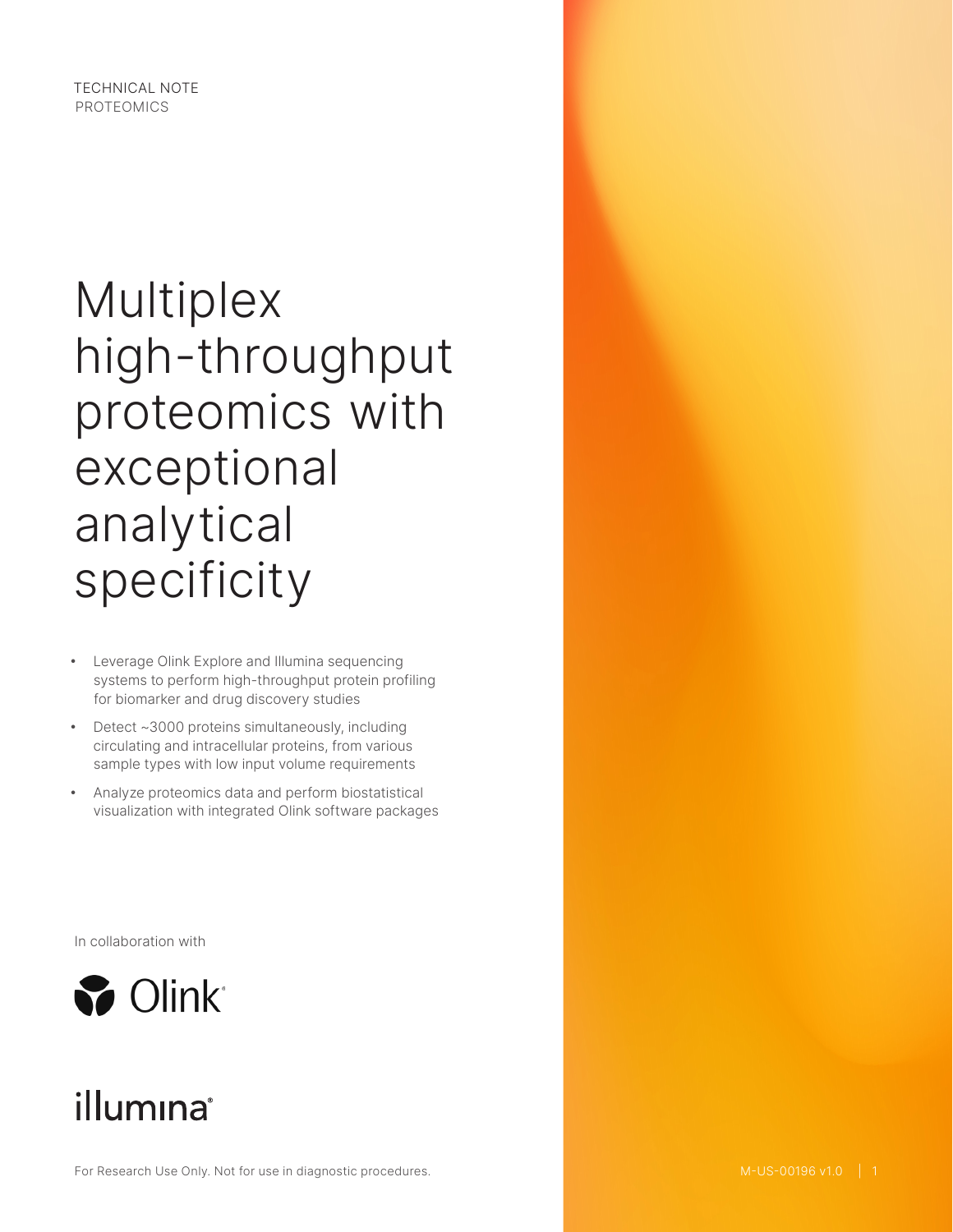## Introduction

Large-scale proteomics studies are being increasingly applied to detect and characterize differential protein expression patterns in health and disease.<sup>[1](#page-4-0)-3</sup> Proteomics has the potential to provide crucial insights for biomarker discovery and drug development. In fact, proteins are the primary target of nearly all drugs currently in development.[4](#page-4-1) However, conventional proteomics assays are constrained by a lack of sensitivity, particularly for low abundance proteins, and inability to detect proteins over a wide range of concentrations.<sup>[5](#page-4-2)</sup> Sensitivity is key for analyzing plasma and serum samples in which only 22 proteins make up approximately 99% of the total protein mass, with protein concentrations spanning over 10 orders of magnitude.<sup>6</sup>

Researchers can now expand the discovery power of their existing Illumina next-generation sequencing (NGS) systems by leveraging Olink proximity extension assay (PEA) technology.[7](#page-4-4) Proteomics coupled with an NGS readout allows researchers to perform high-throughput proteomics in parallel with genomics and transcriptomics to connect genotype to protein expression and accelerate multiomics research. This technical note outlines a protocol to detect thousands of proteins representing major biological pathways simultaneously with high sensitivity and exceptional analytical specificity.<sup>[8](#page-4-5),[9](#page-4-6)</sup>

## Olink PEA technology

Olink PEA technology is an innovative immunoassay detection method that uses a dual recognition system to detect proteins in solution with high analytical specificity of 99.7%[.10-](#page-4-7)[12](#page-4-8) Each protein is targeted by two antibodies conjugated with complementary DNA oligonucleotides that are unique to the protein. After the correct pair of antibodies binds to their target protein, their complementary DNA oligonucleotides come into close proximity to each other and hybridize to form a double-stranded DNA oligonucleotide. The DNA oligonucleotide is then extended and amplified using sample-specific primers. Thus, the DNA "barcode" is unique to each sample-protein combination, enabling the analysis of multiple samples and proteins simultaneously ([Figure 1](#page-1-0)).



<span id="page-1-0"></span>Figure 1: Olink PEA technology—(A) Antibodies conjugated with DNA oligonucleotide probes bind to target proteins in solution. Each color represents the correct pair of antibodies binding to a unique protein. (B) Complementary DNA oligonucleotides in close proximity hybridize to form double stranded DNA oligonucleotides. This DNA barcode is unique to each protein, allowing multiple proteins to be detected with high sensitivity and analytical specificity of 99.7%.

Unlike conventional immunoassays that produce false signals from nonspecific antibody binding, Olink PEA technology offers scalable multiplexing capability without loss in analytical specificity or sensitivity. Analytical specificity validation for Olink Explore 3072 demonstrated that 99.7% assays tested exhibited no cross-reactivity according to the tests described.<sup>9</sup>

## Low sample requirements

Olink [Explore](https://www.olink.com/products-services/explore/) 3072 is available as eight modular panels, targeting nearly 3000 human proteins in up to 384 samples simultaneously, while consuming only 6  $\mu$ l\* per sample of various sample types. The low sample consumption makes this assay an ideal solution for samples that are hard to obtain or have limited volume.<sup>13</sup>

<sup>\* 6</sup> μl represents the sample consumption volume. The actual volume in the plate will be higher due to the automated workflow.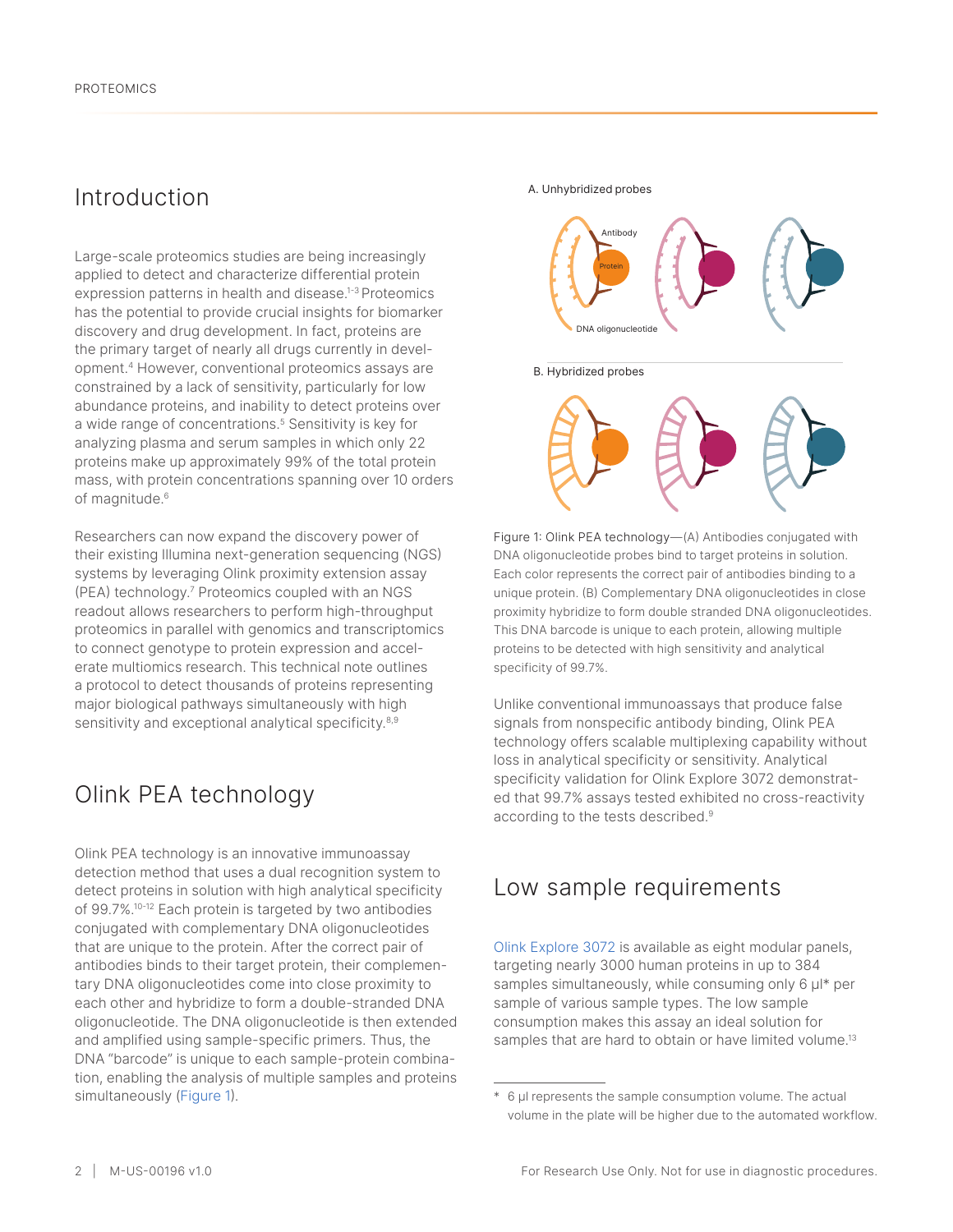

<span id="page-2-0"></span>Figure 2: Olink Explore with NGS readout workflow—Olink PEA technology is part of an integrated sample-to-data workflow that includes NGS readout for high-throughput proteomics. Samples are incubated with antibody probes, DNA barcodes are amplified by PCR, and amplicon libraries are prepared for sequencing on Illumina sequencing systems. Data are analyzed and visualized using Olink analysis software packages.

Olink Explore 3072 covers all major biological pathways. Importantly, these proteins include intracellular, surface, and secreted proteins, unlike other NGS-compatible proteomics platforms that only analyze surface proteins. Each panel targets a unique set of proteins related to specific biological pathways and research areas, such as cardiometabolism, neurology, inflammation, and oncology. These modular panels can be mixed and matched to provide a flexible proteomics solution.

## Protocol Overview

The automated workflow for Olink Explore with NGS readout consists of an immuno-reaction, DNA amplification, library preparation, sequencing, and data analysis ([Figure 2](#page-2-0)). The unique dual antibody recognition and signal amplification of Olink PEA technology, coupled with high-throughput readouts of Illumina NGS systems, result in parallel detection of thousands of proteins using minimal sample volume with exceptional sensitivity and analytical specificity.<sup>[8](#page-4-5)</sup> Olink libraries are compatible with all Illumina sequencing systems and flow cells. However, the sequencing throughput has been optimized for NovaSeq<sup>™</sup> 6000, NextSeq™ 2000, and NextSeq 550 systems ([Table](#page-3-0) 1).

#### Immuno-reaction

Olink Explore accommodates a wide range of samples, including serum, plasma, and cerebrospinal fluid (CSF). Samples are first diluted based on protein abundance and incubated with antibody probes overnight at 4°C. During the incubation step, the paired antibodies bind their target protein and the complementary oligonucleotides hybridize to form double-stranded DNA.

#### Library preparation

The assay barcode is amplified via PCR and different sample dilutions are pooled. Compatible sequencing adapters and sample-specific indexes are then added to the amplicons via a second PCR step and pooled per Olink Explore panel. At this point, each Olink Explore panel analyzing up to 384 samples is pooled into one tube. Samples can be stored safely for up to two weeks at -20°C after each pooling step.

#### Library quality control and sequencing

To prepare the library for sequencing, amplicons are purified using AMPure beads (Beckman Coulter, Indianapolis, IN) and undergo quality assessment before normalization ([Figure](#page-2-1) 3). Quantification of the amplicons is not required. If sequencing cannot be performed immediately, the purified amplicons can be safely stored for up to four weeks at -20°C.



<span id="page-2-1"></span>Figure 3: Representative electropherogram for assessing DNA amplicon quality—The highest peak at ~150 bp represents library size. Larger peaks called 'bubble [products](https://emea.support.illumina.com/bulletins/2019/10/bubble-products-in-sequencing-libraries--causes--identification-.html)' will not interfere with sequencing. Data were collected using the Agilent 2100 Bioanalyzer instrument.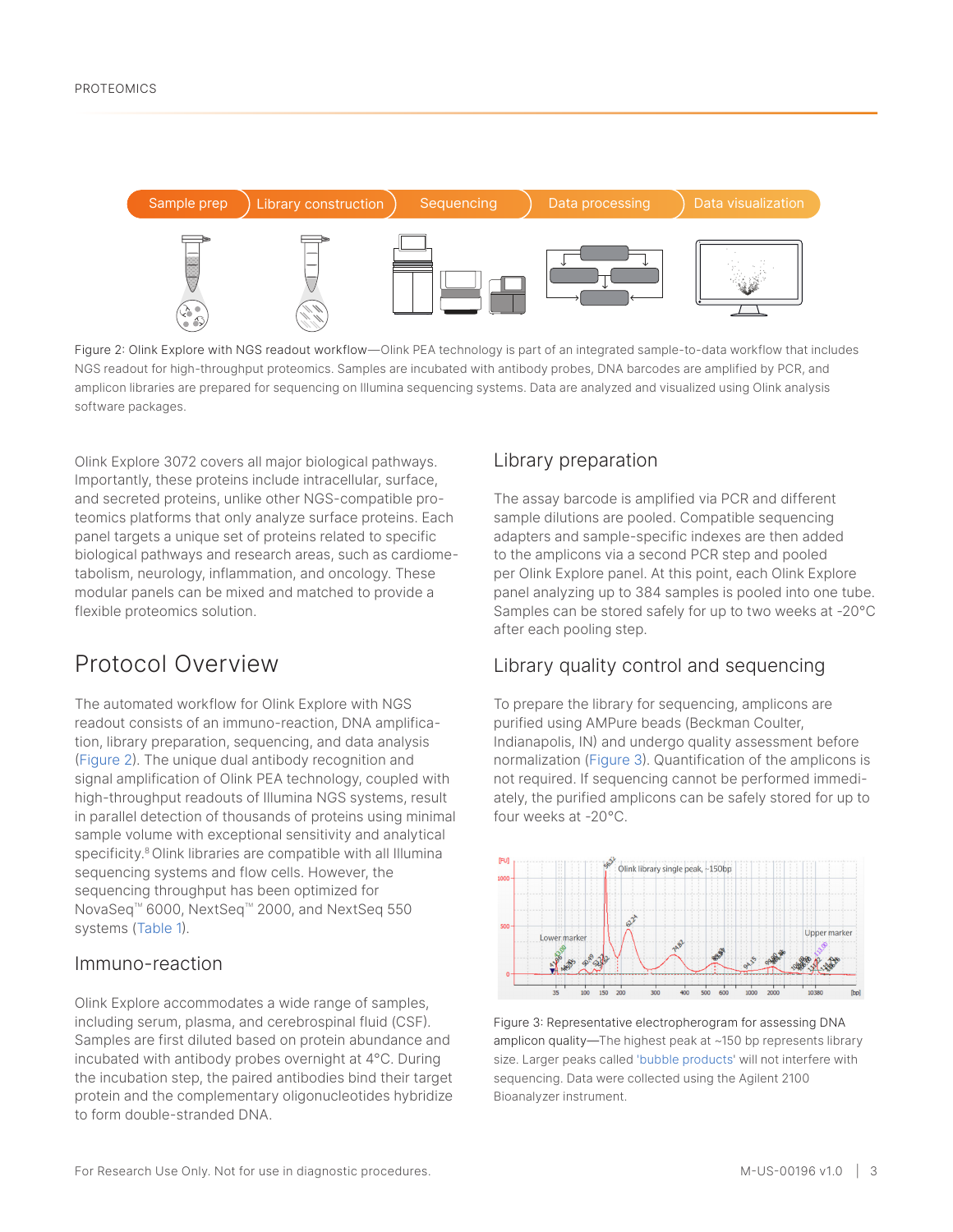| Feature                          | NovaSeq 6000 |            | NextSeq 2000    | NextSeq 550 |
|----------------------------------|--------------|------------|-----------------|-------------|
| Flow cell type <sup>b</sup>      | S4           | <b>SP</b>  | P2 <sup>b</sup> | High-output |
| Sequencing runs <sup>c</sup>     |              | ↷          | 8               | 8           |
| No. of flow cells <sup>b</sup>   |              | 4          | 8               | 8           |
| Kit size <sup>d</sup>            | 35 cycles    | 100 cycles | 100 cycles      | 75 cycles   |
| Samples per run                  | 384          | 96         | 96              | 96          |
| Data points per run <sup>e</sup> | 1.13 million | 141,312    | 35,328          | 35,328      |

<span id="page-3-0"></span>Illumina sequencing system parameters for Olink Explore 3072 with NGS readout<sup>a</sup>

a. Table displays Illumina sequencing systems and flow cells with optimized sequencing parameters to run Olink libraries

<span id="page-3-1"></span>b. Selected flow cells are optimized for data output with lowest cost per data point, P2 flow cells also available on the NextSeq 1000 system

c. Number of assays per lane remain the same, however, the number of samples per lane depends on the throughput of the flow cell lane and fewer lanes are needed if analyzing less than the 8 panels included in Olink Explore 3072

d. Olink uses the smallest sequencing kit available from Illumina per flow cell

e. Data points are calculated by multiplying the number of detected proteins by the number of samples

Instructions for library normalization and instrument loading are available for [NovaSeq](https://www.olink.com/content/uploads/2021/12/olink-explore-sequencing-using-novaseq-6000-user-manual-2021-10-01-v1.0.pdf) 6000, [NextSeq](https://www.olink.com/content/uploads/2021/12/olink-explore-sequencing-using-nextseq-2000-2021-10-01-v1.0.pdf) 2000, and [NextSeq](https://www.olink.com/content/uploads/2021/12/olink-explore-sequencing-using-nextseq-550-2021-12-01-v1.1.pdf) 550 systems on the Olink support website. Sequencing is performed as single read using a custom recipe to maximize throughput. Olink does not recommend including a control library (PhiX) spike-in. Olink will install and support the custom recipe, which will automatically populate the read length. Olink Explore is compatible with a range of Illumina sequencing systems to support your research needs ([Table 1](#page-3-0)). Sequencing time and cost can be significantly reduced by combining four sample plates per panel using the NovaSeq S4 workflow. A [comparison](https://www.olink.com/content/uploads/2021/09/olink-sps4-technical-note.pdf)  of [NovaSeq](https://www.olink.com/content/uploads/2021/09/olink-sps4-technical-note.pdf) 6000 S4 and SP flow cells revealed that both flow cells provide the same high-quality results.

#### Data analysis

Olink software [packages](https://www.olink.com/products-services/data-analysis-products/) are used to analyze sequencing data. Sequencing counts from BCL files are translated into protein counts with the Olink bcl2count software. Relative quantification, inter and intraassay normalizations, and QC analyses are then performed using the local Olink NPX Manager or the cloud-based Olink MyData software. Olink Explore data are represented as Normalized Protein eXpression (NPX) units, which are relative quantification protein measurement units generated using a series of signal normalization computations. Olink Analyze and Olink Insights Stat Analysis are local and web-based applications, respectively, that generate tables and figures for data visualizations and statistical analyses, such as heat maps, volcano plots, principal component analysis (PCA) plots, and box plots ([Figure 4](#page-3-2)).



<span id="page-3-2"></span>Figure 4: Data visualization generated by Olink Insights Stat Analysis—(A) A volcano plot displays the average fold differences in protein expression levels between two sample groups. This plot type visualizes which proteins are most likely to have biological relevance to the study. Each dot represents a unique protein. The dotted horizontal line represents a p-value of 0.05. Differentially expressed proteins that are statistically different (adjusted p-value < 0.05) are indicated in pale red. (B) A PCA plot is a visual representation of data variability. Each dot represents a sample. The low overlap between the groups indicates that each group has unique protein expression profiles.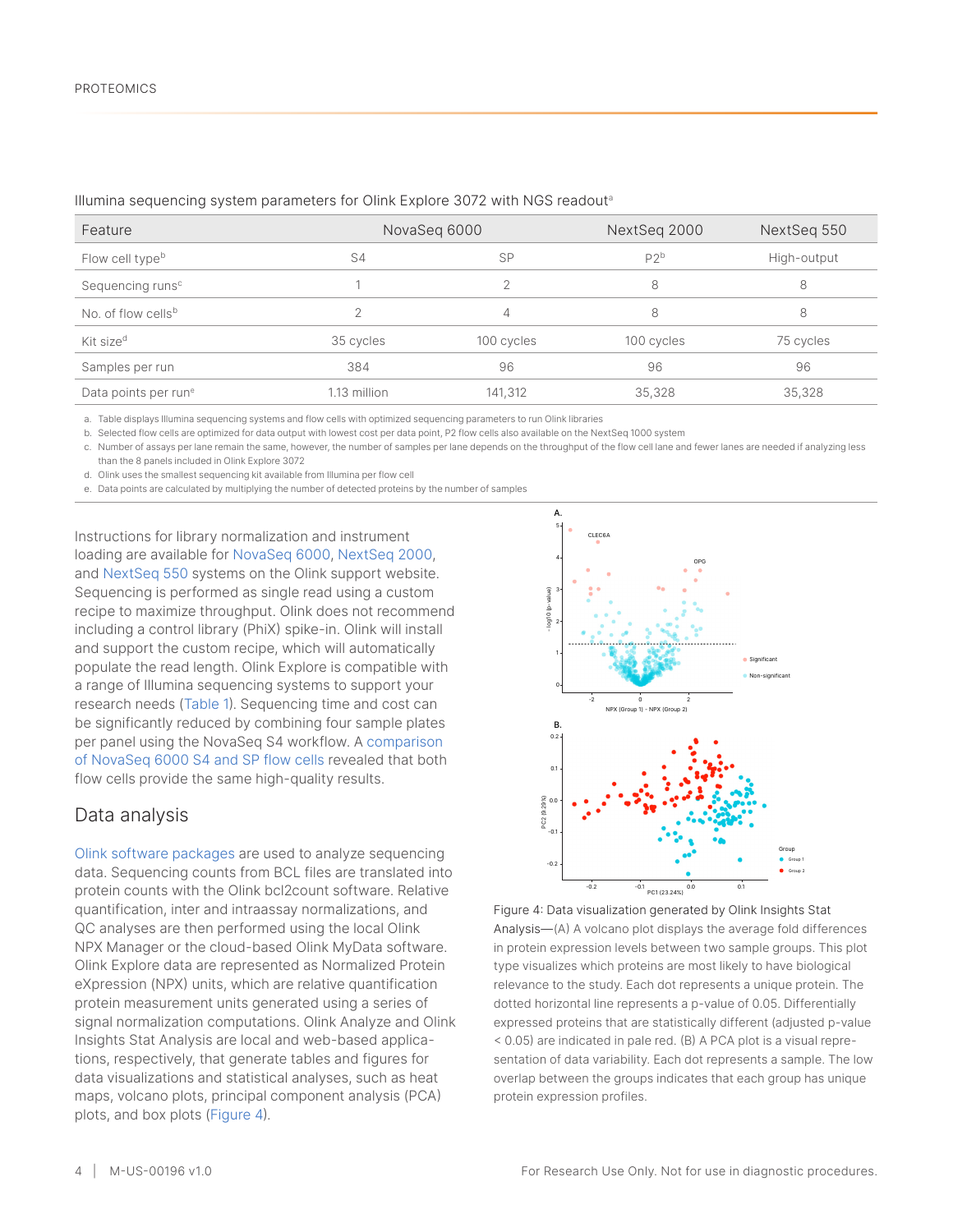## Access expert support

Olink and Illumina teams collaborate to make sure you are fully supported throughout the Olink Explore with NGS readout workflow. Olink provides hands-on training and post-training support upon request at no additional cost. For questions related to the immunoassay and data analysis, contact Olink support (support@olink.com). For questions related to sequencing, contact Illumina support (techsupport@illumina.com).

## Summary

This proteomics protocol leverages Olink PEA technology to detect nearly 3000 human proteins simultaneously in low sample volumes using Illumina sequencing systems. The automated workflow with minimal hands-on time delivers high-throughput multiplexed protein detection with exceptional analytical specificity (99.7%). Olink Explore with NGS analysis is a scalable and flexible solution that can be used throughout the proteomics biomarker pipeline, from discovery to validation.

### Learn more

NovaSeq 6000 System, [illumina.com/systems/sequencing-platforms/novaseq](https://www.illumina.com/systems/sequencing-platforms/novaseq.html)

NextSeq 1000 and NextSeq 2000 Systems, [illumina.com/systems/sequencing-platforms/nextseq-](https://www.illumina.com/systems/sequencing-platforms/nextseq-1000-2000.html)[1000-2000](https://www.illumina.com/systems/sequencing-platforms/nextseq-1000-2000.html)

NextSeq 550 System, [illumina.com/systems/sequencing-platforms/nextseq](https://www.illumina.com/systems/sequencing-platforms/nextseq.html)

Olink Explore 3072, [olink.com/products-services/explore](http://olink.com/products-services/explore/)

Olink Explore User Manual, [olink.com/content/uploads/2021/12/olink-explore-over](http://olink.com/content/uploads/2021/12/olink-explore-overview-user-manual-2021-12-13-v1.1.pdf)[view-user-manual-2021-12-13-v1.1.pdf](http://olink.com/content/uploads/2021/12/olink-explore-overview-user-manual-2021-12-13-v1.1.pdf)

Olink Data Analysis products [olink.com/products-services/data-analysis-products](http://olink.com/products-services/data-analysis-products/)

### References

- <span id="page-4-0"></span>1. Petricoin EF, Zoon KC, Kohn EC, Barrett JC, Liotta LA. Clinical [proteomics:](https://pubmed.ncbi.nlm.nih.gov/12209149/) translating benchside promise into bedside reality. *Nat Rev Drug Discov*. 2002;1(9):683-695. doi:10.1038/nrd891
- 2. Brennan DJ, O'Connor DP, Rexhepaj E, Ponten F, Gallagher WM. [Antibody-based](https://pubmed.ncbi.nlm.nih.gov/20720569/) proteomics: fast-tracking molecular [diagnostics](https://pubmed.ncbi.nlm.nih.gov/20720569/) in oncology. *Nat Rev Cancer*. 2010;10(9):605-617. doi:10.1038/nrc2902
- 3. Gibson DS, Rooney ME, Finnegan S, et al. [Biomarkers](https://pubmed.ncbi.nlm.nih.gov/22179724/) in rheu[matology,](https://pubmed.ncbi.nlm.nih.gov/22179724/) now and in the future. *Rheumatology*. 2012;51(3):423- 433. doi:10.1093/rheumatology/ker358
- <span id="page-4-1"></span>4. Bull SC, Doig AJ. [Properties](https://pubmed.ncbi.nlm.nih.gov/25822509/) of protein drug target classes. *PLoS One*. 2015;10(3):e0117955. doi:10.1371/journal.pone.0117955
- <span id="page-4-2"></span>5. Schubert OT, Röst HL, Collins BC, Rosenberger G, Aebersold R. Quantitative proteomics: challenges and [opportunities](https://pubmed.ncbi.nlm.nih.gov/28569762/) in basic and applied [research](https://pubmed.ncbi.nlm.nih.gov/28569762/). *Nat Protoc*. 2017;12(7):1289-1294. doi:10.1038/nprot.2017.040
- <span id="page-4-3"></span>6. Smith MP, Wood SL, Zougman A, et al. A systematic analysis of the effects of increasing degrees of serum [immunodeple](https://pubmed.ncbi.nlm.nih.gov/21548096/)tion in terms of depth of [coverage](https://pubmed.ncbi.nlm.nih.gov/21548096/) and other key aspects in top-down and [bottom-up](https://pubmed.ncbi.nlm.nih.gov/21548096/) proteomic analyses. *Proteomics*. 2011;11(11):2222-2235. doi:10.1002/pmic.201100005
- <span id="page-4-4"></span>7. Ferkingstad E, Sulem P, Atlason BA, et al. [Large-scale integra](https://pubmed.ncbi.nlm.nih.gov/34857953/)tion of the plasma [proteome](https://pubmed.ncbi.nlm.nih.gov/34857953/) with genetics and disease. *Nat Genet*. 2021;53(12):1712-1721. doi:10.1038/s41588-021-00978-w
- <span id="page-4-5"></span>8. Wik L, Nordberg N, Broberg J, et al. Proximity Extension Assay in Combination with [Next-Generation](https://pubmed.ncbi.nlm.nih.gov/34715355/) Sequencing for [High-throughput](https://pubmed.ncbi.nlm.nih.gov/34715355/) Proteome-wide Analysis. *Mol Cell Proteomics*. 2021;20:100168. doi:10.1016/j.mcpro.2021.100168
- <span id="page-4-6"></span>9. Olink. Olink Assay Validation. [olink.com/our-platform/assay](https://www.olink.com/our-platform/assay-validation/)[validation](https://www.olink.com/our-platform/assay-validation/). Accessed May 3, 2022.
- <span id="page-4-7"></span>10. Folkersen L, Gustafsson S, Wang Q, et al. [Genomic](https://pubmed.ncbi.nlm.nih.gov/33067605/) and drug target evaluation of 90 [cardiovascular](https://pubmed.ncbi.nlm.nih.gov/33067605/) proteins in 30,931 indi[viduals.](https://pubmed.ncbi.nlm.nih.gov/33067605/) *Nat Metab*. 2020;2(10):1135-1148. doi:10.1038/s42255- 020-00287-2
- 11. Assarsson E, Lundberg M, Holmquist G, et al. Homogenous 96-plex PEA [immunoassay](https://pubmed.ncbi.nlm.nih.gov/24755770/) exhibiting high sensitivity, specificity, and excellent [scalability.](https://pubmed.ncbi.nlm.nih.gov/24755770/) *PLoS One*. 2014;9(4):e95192. doi:10.1371/journal.pone.0095192
- <span id="page-4-8"></span>12. Su Y, Chen D, Yuan D, et al. Multi-Omics Resolves a Sharp Dis[ease-State](https://pubmed.ncbi.nlm.nih.gov/33171100/) Shift between Mild and Moderate COVID-19. *Cell*. 2020;183(6):1479-1495.e20. doi:10.1016/j.cell.2020.10.037
- <span id="page-4-9"></span>13. Darmanis S, Gallant CJ, Marinescu VD, et al. [Simultaneous Mul](https://pubmed.ncbi.nlm.nih.gov/26748716/)tiplexed [Measurement](https://pubmed.ncbi.nlm.nih.gov/26748716/) of RNA and Proteins in Single Cells. *Cell Rep*. 2016;14(2):380-389. doi:10.1016/j.celrep.2015.12.021